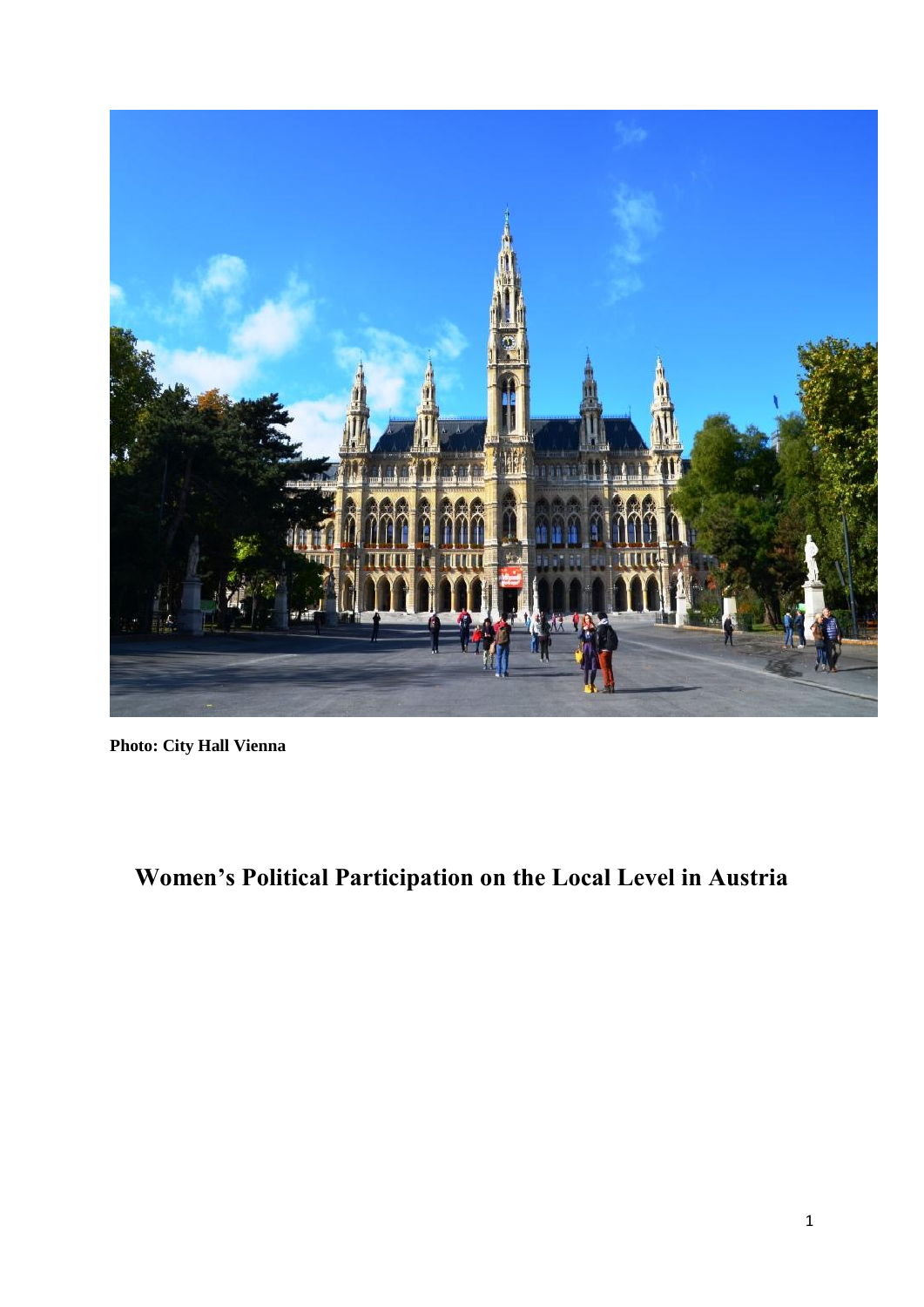*This paper was commissioned by the OSCE Office for Democratic Institutions and Human Rights (ODIHR). The opinions and information it contains do not necessarily reflect the policy and position of ODIHR.*

January 2014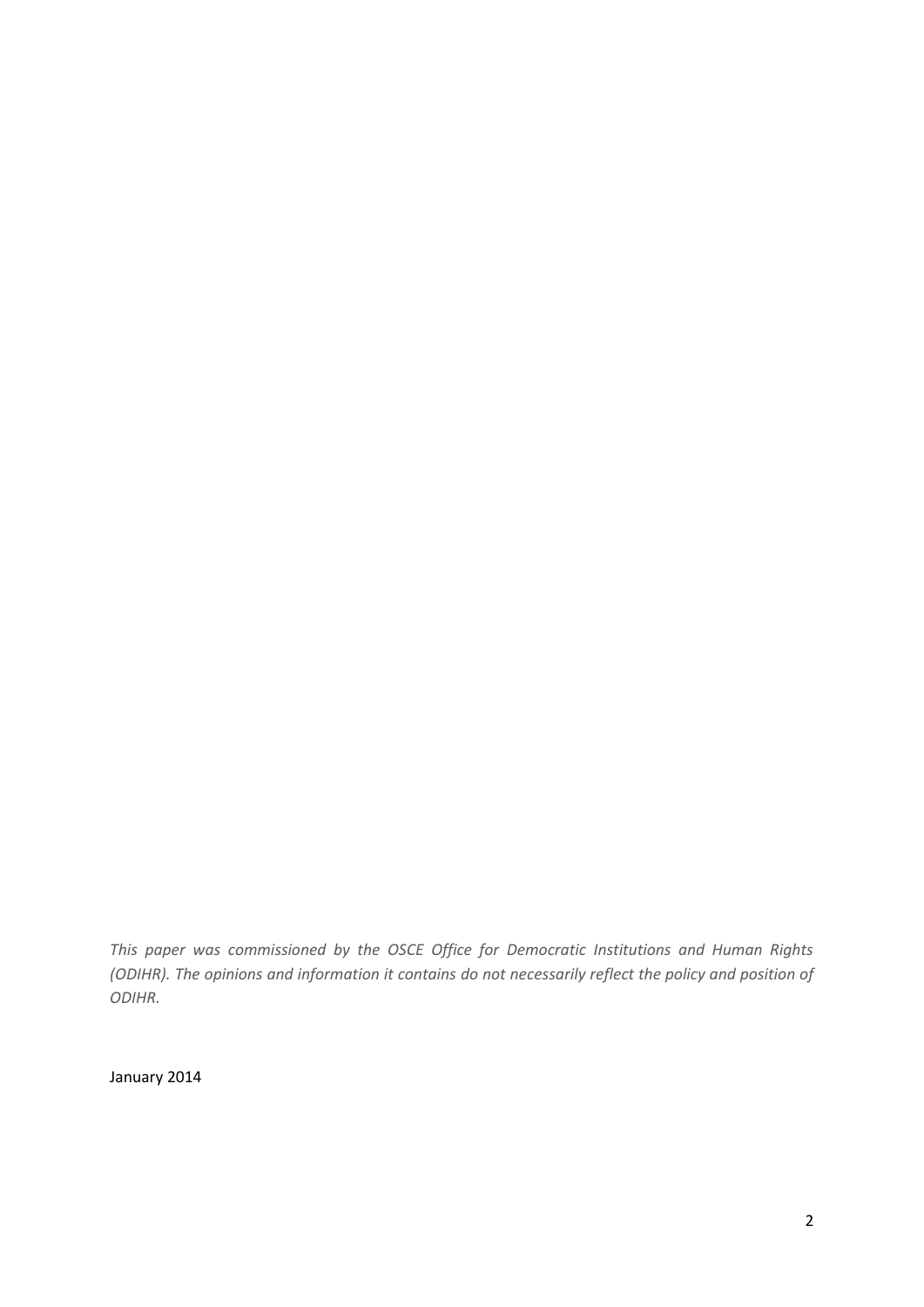# **Foreword<sup>1</sup>**

Whilst Austria ranks quite high as an OSCE participating State as far as female representation goes at national level it shows considerable deficits when it comes to representation in local structures and municipalities<sup>2</sup>. The critical mass of 30 percent regarded as the threshold for consolidation of fair gender representation is a far off goal at this level of governance. The OSCE stresses the importance of ensuring equal rights and opportunities for men and women to participate in political and public life. This is seen as an essential prerequisite to "achieve a more peaceful, prosperous, and democratic OSCE area".<sup>3</sup> Furthermore the Organisation encourages "all political actors to promote equal participation of women and men in political parties, with a view to achieving a better gender-balanced representation in elected public offices at all levels of decision-making". The Council of Europe, of which Austria is a member, "has set the objective of achieving a gender balance in decision-making processes, with the initial target of a critical mass of at least 40% women in all governmental and elected bodies".<sup>4</sup>

The picture regarding women's participation in the regional (Landtag) parliaments of Austria is geographically patchy and trends are not entirely consistent. An increase in representation here is not always matched by an increased female presence in the state governments. For example, whilst there is a high percentage of female representation in the Landtag of Upper Austria, the percentage in the government is low. When there is fair gender representation (eg Tyrol), the departments assigned to women are the typical "soft" female profiles, eg family, women, children etc. A report of the upper house of the Austrian parliament, the Bundesrat, also noted that women are not so often to be found as chairs of committees in the chamber, and when, then mostly on committees for youth, family, equality, health and education.<sup>5</sup>

<sup>1</sup>  $<sup>1</sup>$  Information was collected at the end of 2013 from official sources. At local and regional levels changes</sup> frequently occur. The numbers of Mayors in Austria is provided by the Austrian Association of Municipalities (Gemeindebund) that itself receives updated information from the towns with a time lag of a few months. The ODIHR commissioned expert, Melanie Sully, updated some entries for Lower Austria. All statistics therefore represent a time snapshot.

<sup>&</sup>lt;sup>2</sup> See P. Norris/M. Krook, "Gender Equality in Elected Office: A Six-Step Action Plan", OSCE/ODIHR, Warsaw, 2012.

 $3$  See "Women's Participation in Political and Public Life, Ministerial Council Decision 7/09 [http://www.osce.org/mc/40710.](http://www.osce.org/mc/40710) The OSCE comprises 57 participating States stretching across three continents, North America, Europe and Asia.

<sup>4</sup> Council of Europe Resolution

http://assembly.coe.int/Main.asp?link=/Documents/AdoptedText/ta06/ERES1489.htm

<sup>&</sup>lt;sup>5</sup> "Frauen in der Kommunalpolitik", Report Bundesrat, 2011/12, Parliamentary Administration, Vienna.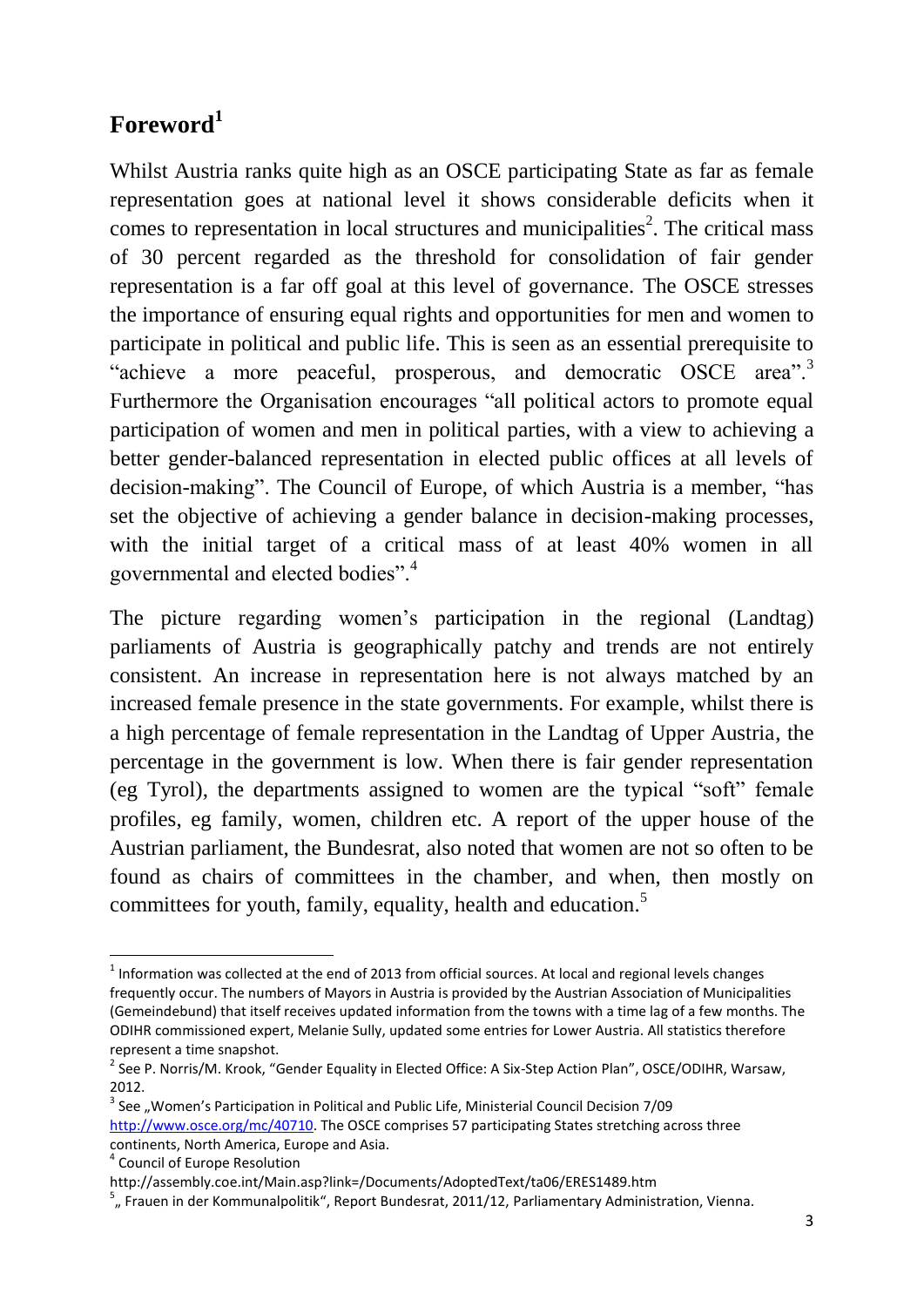In addition to quantitative participation and representation, the "power mass" is a consideration, ie the type of representation, at what level and with what powers, influence, prestige, or competencies. This point was noted in relation to the parity government in France, "a closer examination of the portfolios given to the new government reveals ongoing inequalities, with gender stereotyping appearing to influence portfolio allocation, and the most powerful positions remaining almost exclusively the preserve of men".<sup>6</sup>

This short overview study shows that there is still much to do in raising awareness of the value of women's political participation in Austria. This is especially acute in communal politics although it must be noted that here there is a problem of finding sufficient candidates to come forward for posts such as mayors. Both men and women are deterred by the unsocial hours and increased responsibilities, but women with young families find it especially hard to manage without adequate support from relatives or networks. The political culture at local level can be an additional hurdle for women thinking of standing for office in local structures.

# **I. Female Representation and Multi-Level Governance**

Austria is a federal state composed of nine separate provinces or states (Land). Each has their own regional parliament (Landtag) and government with a state governor (Landeshauptmann). Currently, none of the state governors are female. In the past, the state of Salzburg had a female governor 2004-13 (SPÖ), as also did Styria 1996-2005 (ÖVP). In practice, the governors of Lower Austria (ÖVP) and Vienna (SPÖ) are reckoned to wield considerable influence in national politics; neither post has been held by a female.

Below the nine states are over two thousand towns and municipalities with councillors and a mayor.

The party system in Austria has played a fundamental role in shaping historically the state and has largely been dominated by two main parties, the Social Democrats (SPÖ) and Christian Democratic People's Party (ÖVP). In addition, there are four other parties in parliament, viz the right wing Freedom Party (FPÖ), the Greens, a Team Stronach and a newcomer to the political scene, the Neos. Whilst the dominance of the two main parties has waned considerably at national level, they still to a large extent influence politics at state and communal levels. Almost 90% of all female mayors come from either

**<sup>.</sup>** 6 Rainbow Murray, "Towards Parity Democracy?, *Parliamentary Affairs,* 66/1/2013.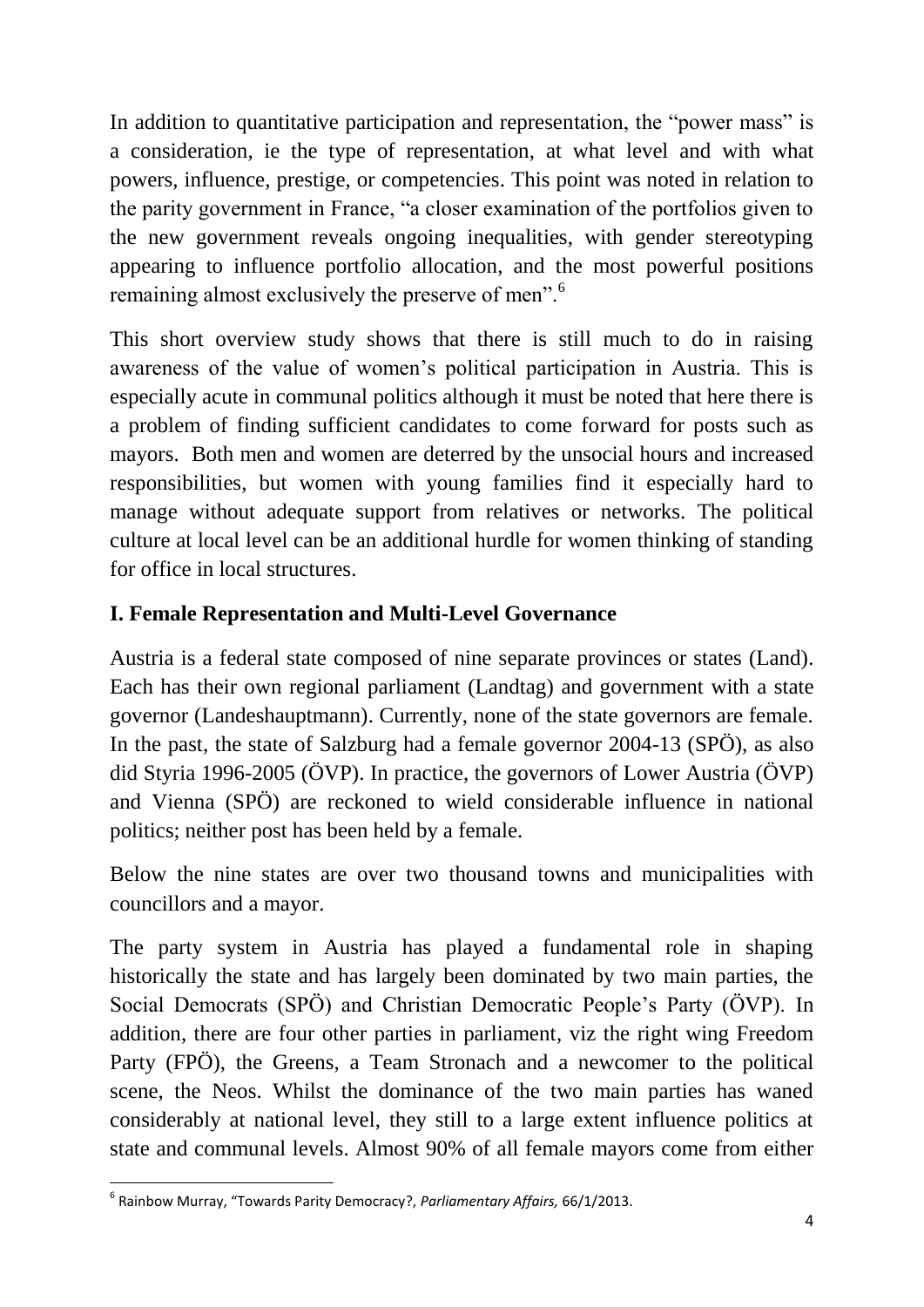the ÖVP or SPÖ. All nine governors currently are drawn from these two parties, which are in coalition with each other at national level.

Austria has constitutional rights for women and men and a proportional representation election system, reckoned to provide fair gender opportunities. But as the OSCE report on the parliamentary elections of 2013 noted, there are no special provisions to promote women candidates<sup>7</sup>. Parties draw up candidate lists, which allow for preferential voting. Each Land has their own laws governing elections and constitutional provisions.

According to information from the Austrian parliament, around a third of deputies in the National Council are women and 18 of 61 members of the Upper House Federal Council  $(29.5\%)^8$ . In 2006 the first female Speaker of the National Council was elected, Ms. Barbara Prammer from the SPÖ, who was confirmed in office in 2013.

Current entries on the website of the Austrian parliament indicate that ten members of the Federal Council are also mayors of which two are women. Currently, there are 13 mayors who are also members of the National Council and of these, three are women (two coming from Lower Austria for the ÖVP and one from Upper Austria for the SPÖ).<sup>9</sup>

In the European Parliament, 31.6% of those elected in Austria are women. Austria has never had a woman as Federal Chancellor or Federal President, although there was a female Vice Chancellor 2000-3 (FPÖ). The post of president of the National Audit Office, elected by parliament, has since the war been occupied by men.

The parliamentary elections of 2013 showed a slight increase in female representation in the Lower House or Nationalrat. The main negotiation teams for hammering out a coalition pact however showed a paucity of women representatives. Despite promises that this would be "rectified" at ministerial level, the all-important Finance Ministry became once again a male preserve. Typical ministries held by women since the war have tended to be health, social affairs, education, family, women's issues, and justice $10$ .

<sup>7</sup> "Parliamentary Elections, Republic of Austria", OSCE/ODIHR Report, December 2013.

<sup>&</sup>lt;sup>8</sup> [http://www.parlament.gv.at/SERV/STAT/PERSSTAT/FRAUENANTEIL/frauenanteil\\_NR.shtml](http://www.parlament.gv.at/SERV/STAT/PERSSTAT/FRAUENANTEIL/frauenanteil_NR.shtml)

 $9$  Information supplied by Marion Breitschopf of "meine abgeordneten".

 $10$  See "Frauenbericht 2010", Federal Chancellery, Vienna.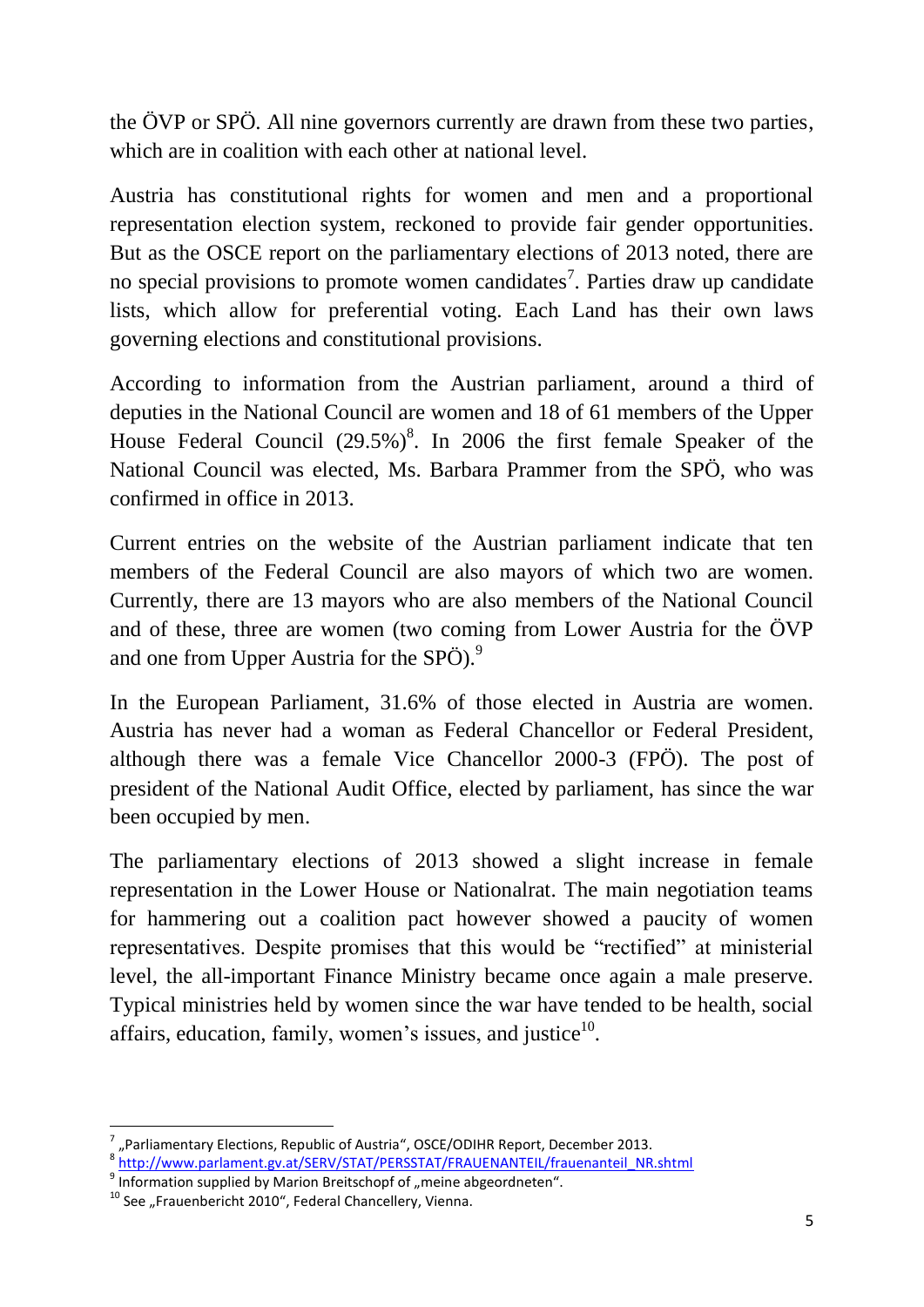In Austria, women form the majority of the population and make up 51.8% of those eligible to vote in parliamentary elections, according to figures released by the Ministry of Interior.

| <b>Federal State</b> | <b>Mayors</b>            | <b>Deputies Landtag</b> | % Population |
|----------------------|--------------------------|-------------------------|--------------|
| <b>Burgenland</b>    | 4.1                      | 19.4                    | 51.9         |
| Carinthia            | 2.3                      | 22.2                    | 51.5         |
| <b>Lower Austria</b> | 7.7                      | 21.4                    | 50.1         |
| <b>Upper Austria</b> | 6.5                      | 46.4                    | 50.8         |
| <b>Salzburg</b>      | 2.5                      | 41.7                    | 51.5         |
| <b>Styria</b>        | 5.4                      | 33.9                    | 51.1         |
| <b>Tyrol</b>         | 3.6                      | 30.6                    | 51.0         |
| <b>Vorarlberg</b>    | 6.3                      | 33.3                    | 50.8         |
| <b>Vienna</b>        | $\overline{\phantom{0}}$ | 35.0                    | 52.0         |
| <b>Austria</b>       | 5.6                      | 32.4                    | 51.2         |

**Female Representation at Local, Regional Level, Population Austria %**

Sources: Austrian Association of Municipalities, Federal State Webportals, ODIHR commissioned expert, Melanie Sully; data from end of 2013 and Statistik Austria (population figures for 2012).

Over the last 20 years, an increase in female representation in the state parliaments can be noted especially in Upper Austria and Tyrol. In Carinthia in the south of Austria, there has been a slight increase, whilst the figure for Vienna has stabilised at a high level.

| <b>Federal State</b> | 1996 | 2000 | 2003 | 2008 |
|----------------------|------|------|------|------|
| Burgenland           | δ    |      | 19   | 22   |
| Carinthia            | 17   | 19   | 17   | 19   |
| Lower Austria        | 13   | 18   | 18   | 18   |
| <b>Upper Austria</b> | 21   | 27   | 25   | 39   |
| Salzburg             | 25   | 33   | 35   | 36   |
| Styria               | 18   | 21   | 29   | 25   |
| <b>Tyrol</b>         | 8    |      | 17   | 25   |
| Vorarlberg           | 22   | 25   | 33   | 39   |
| Vienna               | 35   |      | 37   |      |

**% Female Representation in the Landtagen 1996-2008**

Sources: Webportal and B. Steininger, "Der Wiener Landtag", 2008 accessed under www.demokratiezentrum.org; statistics given often provide different information depending on when collected in the year. Here the data for 2008 has been taken from the Report on Women, Federal Chancellery, 2010, and "Women and Men in Styria", 2008.

According to the "Report on Women" of the Federal Chancellery, the average percentage of women in the state governments rose from 18% in 1994 to well over 30% in 2008, but this is attributable to a strong increase in a few regions,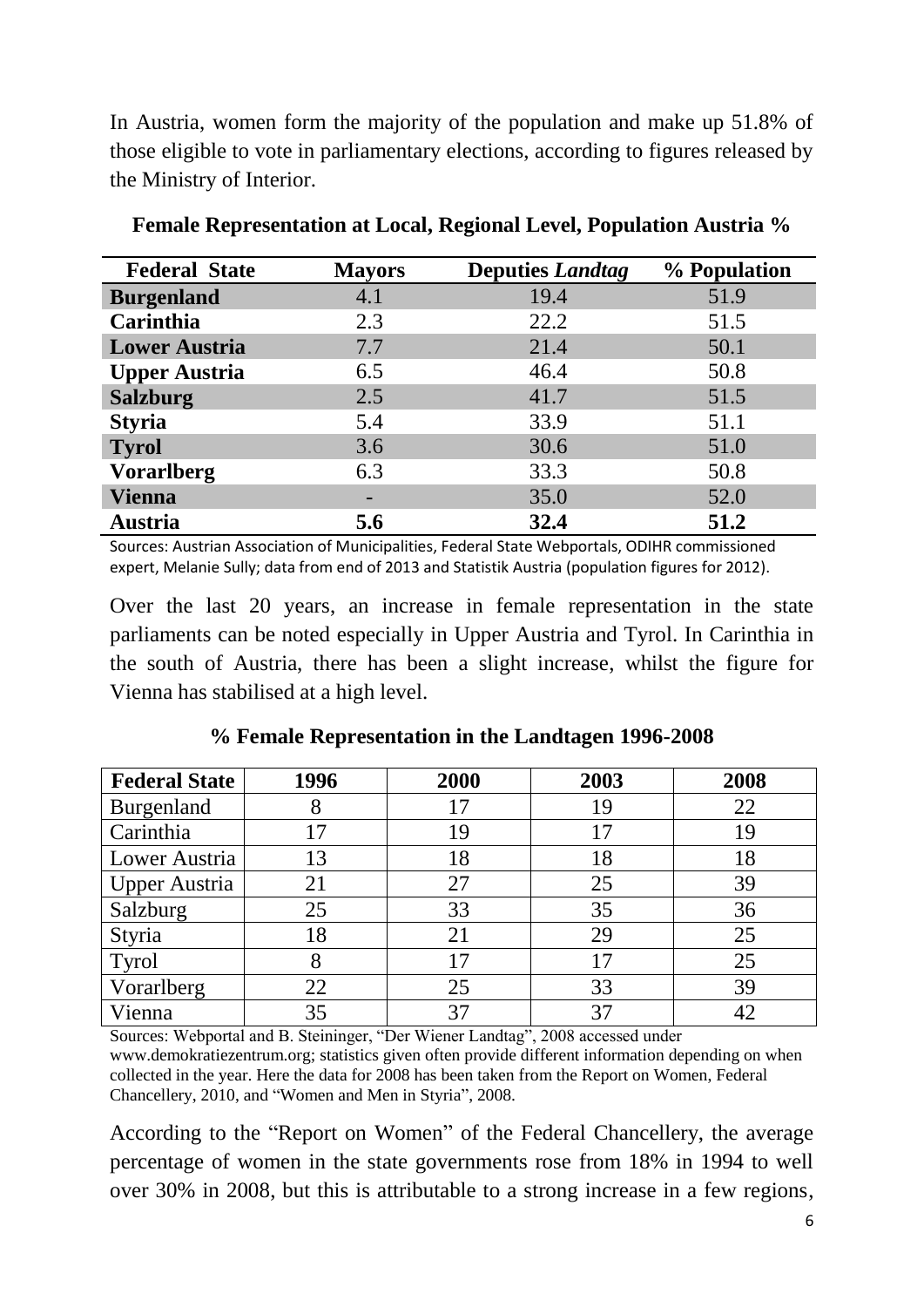eg in Vienna there were in 1994 just 26.7% female members of the city government. Vorarlberg increased female representation in the state government from 14.3% in 2000 to 28.6% in 2009, which is the current figure. In Styria the percentage of female representation has declined since 2000.

At the moment, female representation in the state governments on average in Austria is about a third.

| <b>Federal State</b> | 2000 | 2008 | 2013    |
|----------------------|------|------|---------|
| Burgenland           |      | 28.6 | 28.6    |
| Carinthia            | 14.3 | 14.3 | 28.6    |
| Lower Austria        | 22.2 | 44.4 | 44.4    |
| <b>Upper Austria</b> | 11.1 | 11.1 | $11.1*$ |
| Salzburg             | 22.2 | 42.9 | 28.6    |
| Styria               | 33.3 | 22.2 | 22.2    |
| <b>Tyrol</b>         | 28.6 | 25.0 | 50.0    |
| Vorarlberg           | 14.3 | 14.3 | 28.6    |
| Vienna               | 35.8 | 50.0 | 46.2    |

**% Female Representation in the State Governments 2000-13**

Sources: B. Steininger, Feminisierung der Politik; City Government Vienna; Frauenbericht, Federal Chancellery, Vienna, 2008; Webportals, and ODIHR commissioned expert, Melanie Sully. \*Should increase to 22.2% at the end of January 2014 according to information office of Upper Austria state government.

Vienna includes in its City Government councillors without portfolios in addition to Executive City Councillors. All have been included here for the sake of comparison with earlier data. Those without portfolio also sit and can vote in the city government. If those without portfolio are excluded female representation in the city government would amount to  $55.6\%$  (2013).<sup>11</sup>

# **II. The Capital**

Vienna has a special status as a municipality and a federal state (Art 108 – 114 Federal Constitution). Since 1945, the position of the Mayor, who is also at the same time the Governor (Landeshauptmann), has been held by a man. Currently, there are two deputy mayors (deputy governors) who are both women (one from the SPÖ and one from the Greens).

In the Landtag, since 1945 the percentage of women represented surpassed the critical mass of 30%, although the upward trend is not consistent.

<sup>1</sup>  $11$  See Wiener Stadtverfassung and M. Welan, "Verfassung als Wiener System", in A. Khol et al ed. *Österreichisches Jahrbuch für Politik 1991.*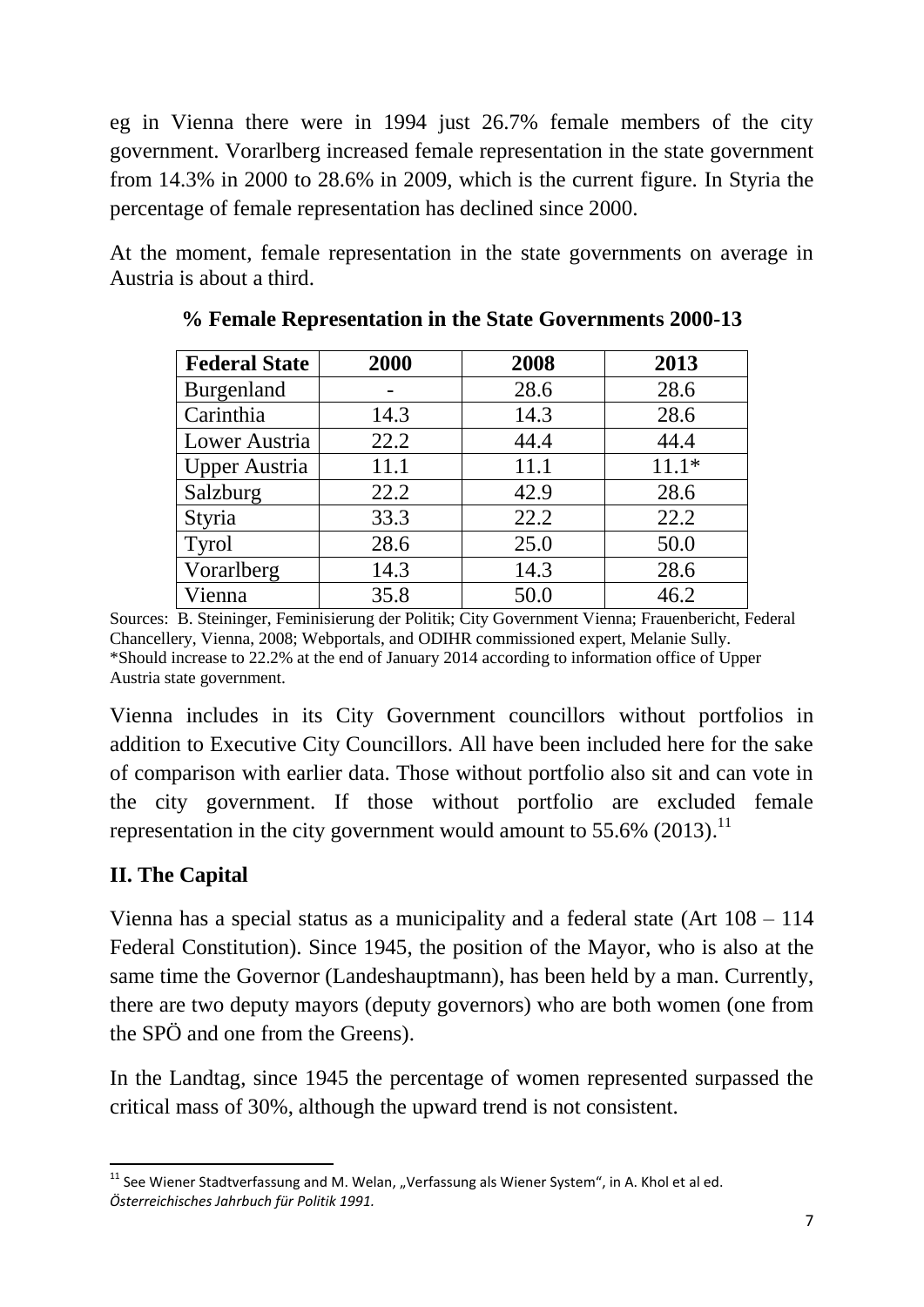| Year | % Women |
|------|---------|
| 1945 | 14      |
| 1949 | 13      |
| 1954 | 17      |
| 1959 | 16      |
| 1964 | 15      |
| 1969 | 15      |
| 1973 | 19      |
| 1978 | 20      |
| 1983 | 18      |
| 1987 | 25      |
| 1991 | 28      |
| 1996 | 35      |
| 2001 | 37      |
| 2005 | 40      |
| 2008 | 42      |
| 2010 | 34      |

**Female Representation in the Vienna Landtag after Regional Elections**

Source: "Frauen und Männeranteile der Mitglieder des Wiener Landtages 1945-2010". www.wien.gv.at.

There have been female chairs of the municipality 1973-78. 1991-96 and 1996- 2001). One deputy mayor is a woman in charge of finance and economic affairs (SPÖ) whilst the other deputy, a member of the Greens, is responsible for climate, transport and urban planning. Furthermore women have executive responsibilities for integration, women's issues, consumer protection, environment, public health and hospitals.

Women chair committees covering consumer protection, women, integration, petitions and European affairs. The City Council has a project office for gender mainstreaming and departments concerned with promoting gender equality.

# **III. Local Structures and Mayors**<sup>12</sup>.

**.** 

Austria is a country of mayors, there are 2,354 towns, cities and municipalities but very few (131) have a female Bürgermeister. Within their own confines, the mayor can exercise considerable power and influence. The first female mayor in Austria was in a town in Lower Austria in 1953. Up until 2004 there were no

 $12$  This section is based on a number of interviews by phone and e mail conducted with mayors, regional politicians and experts at the end of 2013/beginning of 2014. Special thanks due amongst others to Gudrun Mosler-Törnström (Salzburg), Daniel Kosak of the Austrian Association of Municipalities and the mayor of Wiener Neustadt, Bernhard Müller. The summary presented here is the conclusion of the ODIHR commissioned expert, Melanie Sully.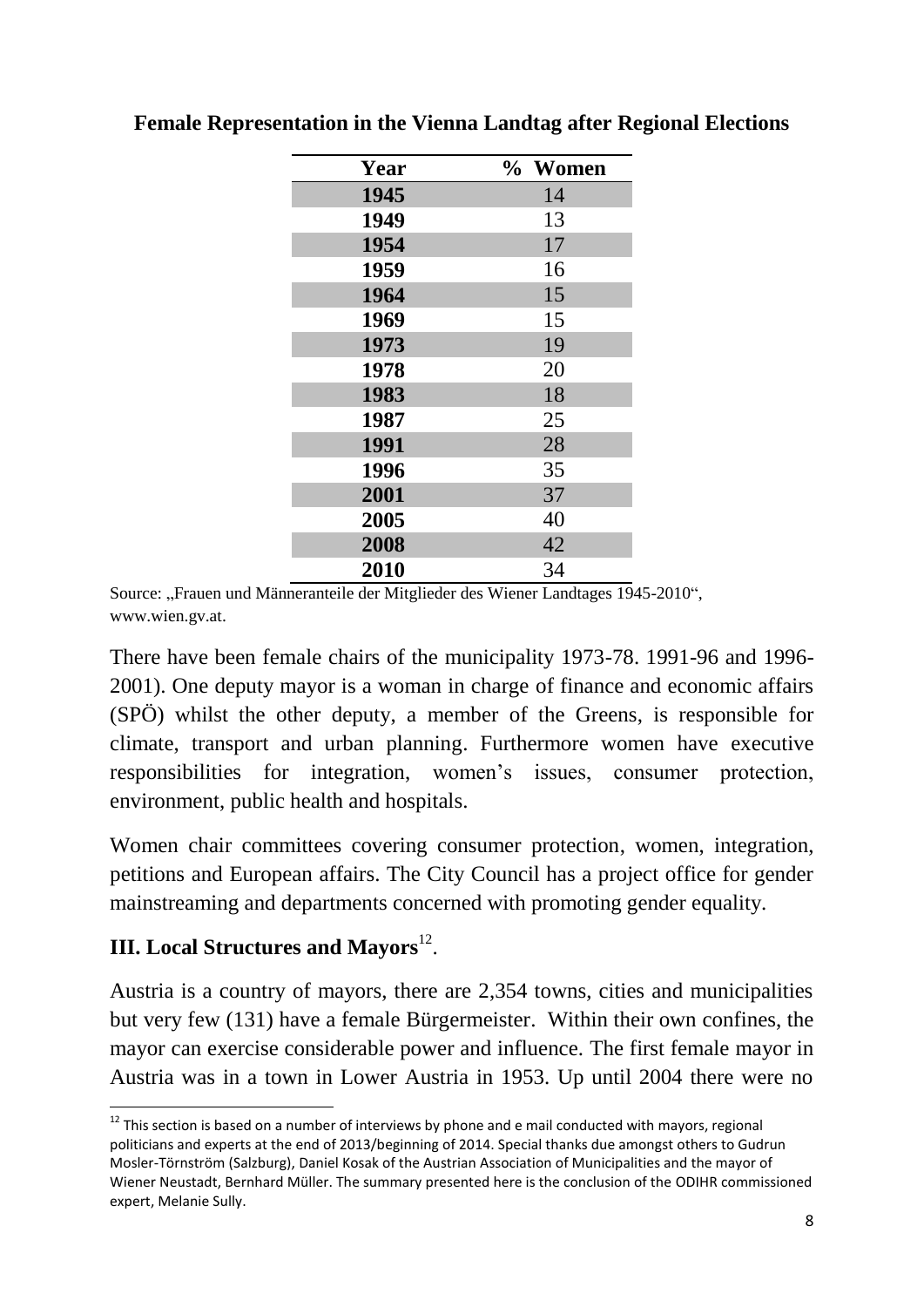female mayors in the state of Salzburg. In 1991 there were just seven women as mayors in the whole of Austria. Studies carried out in 2003 showed that in Austria the percentage of female mayors was just under two percent and in 1998 the figure was  $1.4\%$ <sup>13</sup>. The first female mayor in Vorarlberg was elected in 1995. In 2008 there were just 4% women mayors in Austria with just 0.7% in Tyrol and almost 6% in Lower Austria. Whilst five years ago the percentage of female mayors in Carinthia was 3.8% it is now just 2.3%. Salzburg with 2.5% has stagnated.

| <b>Federal State</b> | 2013 | 2008 | 1999 |
|----------------------|------|------|------|
|                      |      |      |      |
| <b>Burgenland</b>    | 4.1  | 3.5  | 1.8  |
| Carinthia            | 2.3  | 3.8  | 1.6  |
| <b>Lower Austria</b> | 7.7  | 5.9  | 2.8  |
| <b>Upper Austria</b> | 6.5  | 4.5  | 1.8  |
| <b>Salzburg</b>      | 2.5  | 2.5  |      |
| <b>Styria</b>        | 5.4  | 3.9  | 2.4  |
| <b>Tyrol</b>         | 3.6  | 0.7  | 0.7  |
| <b>Vorarlberg</b>    | 6.3  | 3.1  | 1.0  |
| <b>Vienna</b>        |      | 0.0  |      |
| <b>Austria</b>       | 5.6  | 4.0  | 1.4  |

**% Women Mayors by Land 1999-2013**

Sources: Austrian Association of Municipalities, Webportals, ODIHR commissioned expert, Melanie Sully; Report on Women 2010 and K. Hofer/E. Wolfgruber "Politik und Geschlecht", Studienverlag, Innsbruck, 2000.

| <b>Federal State</b> | <b>SPÖ</b> | ÖVP            | <b>Other</b> |
|----------------------|------------|----------------|--------------|
| <b>Burgenland</b>    | 6          |                |              |
| Carinthia            |            |                |              |
| <b>Lower Austria</b> | 16         | 27             |              |
| <b>Upper Austria</b> | 10         | 17             |              |
| <b>Salzburg</b>      |            | $\overline{2}$ |              |
| <b>Styria</b>        | 8          | 20             |              |
| <b>Tyrol</b>         |            | $\overline{2}$ | 6            |
| <b>Vorarlberg</b>    |            | 3              |              |
| <b>Vienna</b>        |            |                |              |
| <b>Austria</b>       | 45         | 72             | 14           |

#### **Numbers of Female Mayors by State and Party 2013**

Source: Austrian Association of Municipalities, end of 2013

1

<sup>13</sup> Research by U. Gadermeier, University of Vienna and B. Steininger "Feminisierung der Demokratie?", Vienna, 2000.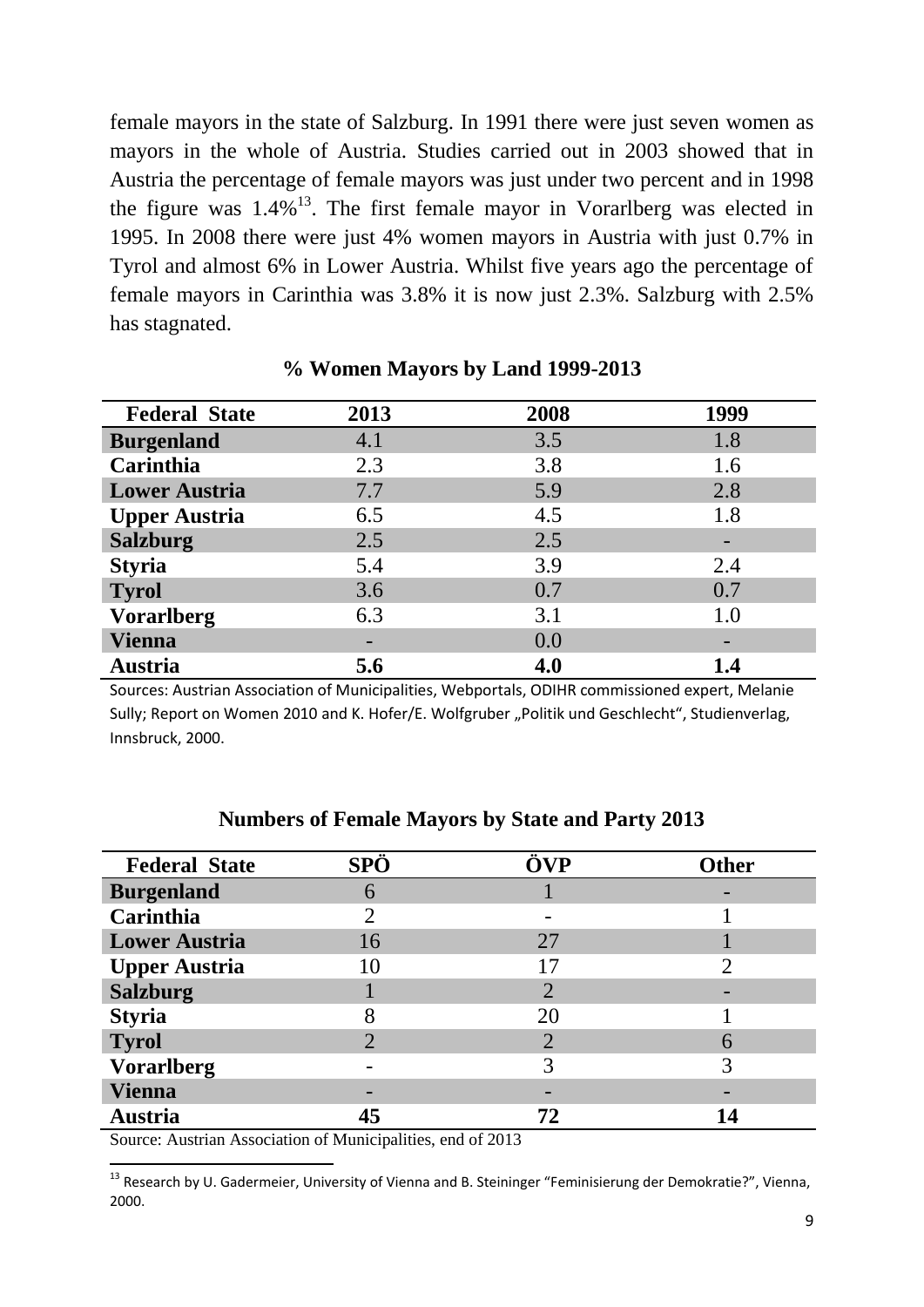Most female mayors are either from the ÖVP (55%) or the SPÖ (34%). A third of all female mayors come from Lower Austria.

Mayors are directly elected apart from the states of Lower Austria, Styria and Vienna. Mayors also can be members of a Landtag or members of parliament (Federal or National Council).

The easternmost federal state of Burgenland has a low percentage of female mayors, but one is in Mattersburg with a population of just over 7,000.

Only one of the nine federal state capitals, Innsbruck in Tyrol has a woman mayor, just over 11%. Innsbruck is the only town with a population over 50,000 to have a female mayor.

Of the first ten largest towns in Austria (excluding the capital), only one has a woman mayor in addition to Innsbruck ie Dornbirn (ÖVP) with just over 46,000 inhabitants in Vorarlberg (since 2013). The next largest town with a female mayor (SPÖ) is in Amstetten, Lower Austria with a population of almost 23,000. Only about 10% of towns in Austria have a population of over 5,000. Of the towns, cities and local structures with a population over 10,000 there are seven with a female mayor (just over 9%).

| <b>Population</b>   | <b>Female Mayors</b> | <b>Total Number</b> |
|---------------------|----------------------|---------------------|
| <b>Over 50,000</b>  |                      | $Q*$                |
| 20,001-50,000       |                      | 17                  |
| 10,001-20,000       | $4**$                | 50                  |
| <b>Up to 10,000</b> | 124                  | 2278                |
| <b>Total</b>        | 131                  | 2354                |

**Numbers of Female Mayors according to Size of Town, 2013**

Figures from Statistical Office Austria, 2013 and Austrian Association of Municipalities, end of 2013.

\*Including Vienna; \*\* Hall in Tyrol (ÖVP), Wörgl Tyrol (SPÖ), Lienz Tyrol (SPÖ), Seekirchen Salzburg (ÖVP).

#### **IV. Challenges and Good Practices**

Reasons given for the low presence of women mayors range from a perceived hostile political culture in small villages and towns to an apparent lack of willing candidates of either sex to fulfil the increasing onerous duties of a Bürgermeister. Women, it is said, often choose themselves to prioritise the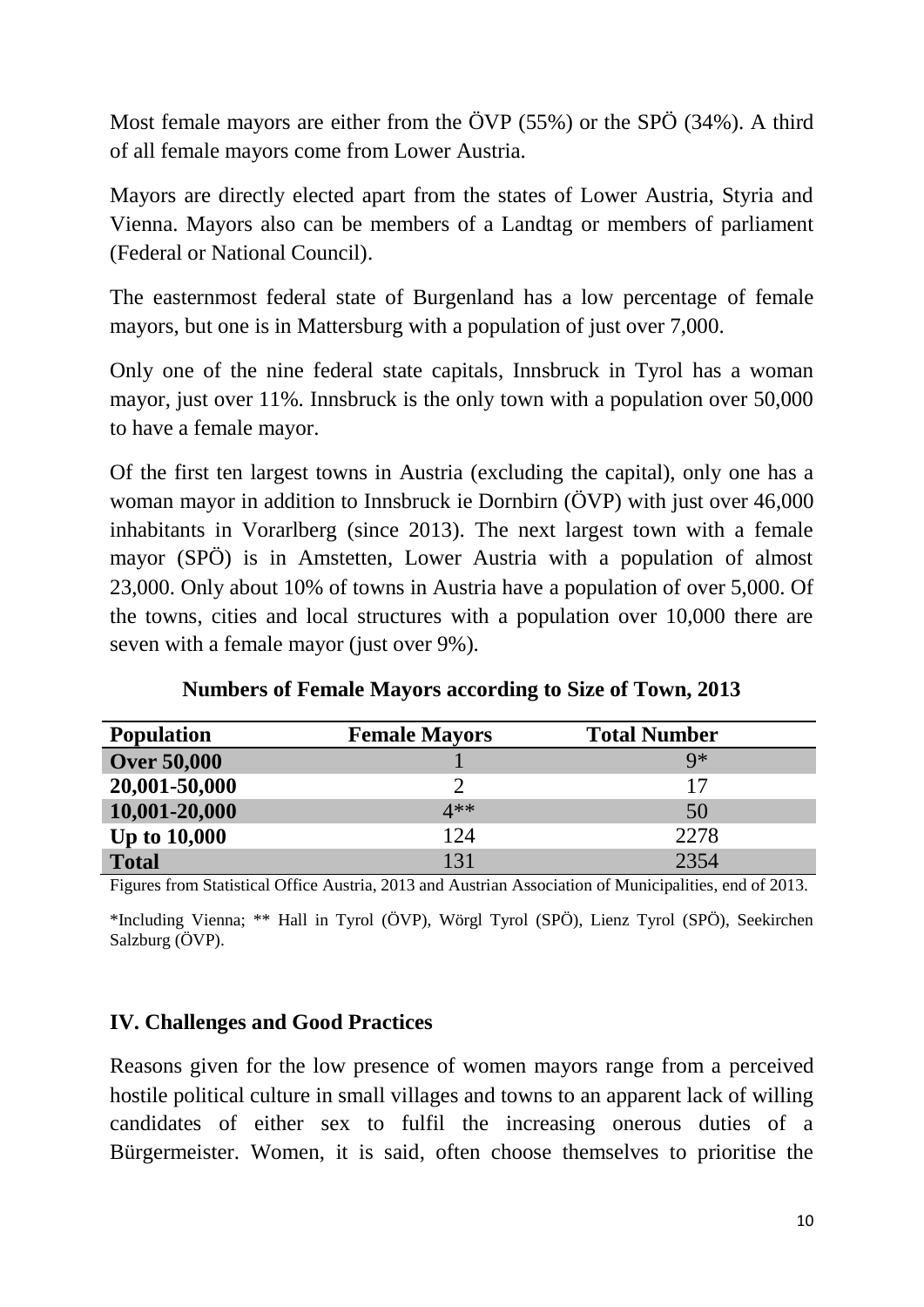family and are reluctant to take the initiative in standing for local public office $^{14}$ . Combining the two is seen as a major challenge without support from family members or support groups. Being a mayor is not only a full time job even in small communities, but more a way of life. A mayor is expected to show up to every christening, wedding and funeral and absence would cause insult to possibly close neighbours. There are in addition administrative, managerial and financial control duties that come with the job that over the years have increased. A mayor is responsible for a palette of financial decisions and can be expected to be subject to more media scrutiny and transparency than ever before. A lapse can lead rapidly to a corruption case, a scandal in the media and a ruined career even if subsequently allegations prove groundless.

For many in rural areas the mayor should be a convivial type, someone to go for a drink with and who is active in the community in a local club, association or voluntary fire brigade service. The president of the Association of Municipalities considers that the culture is quite different in Austria than elsewhere, "the mayor has to be available the whole time and is in charge of security, building works as well as acting as a kind of spiritual Father for confession". With one evening obligation after another, little time is left for anything else. In rural areas and small communities, it is expected and also mostly the case that women are in charge of running the household and the family. Those that do make it in local politics speak of the vital support they received from family members. The mayor of Innsbruck for example, said "without the help of my parents I could never have gone in to politics"

In the Tyrolean small village of Niederndorferberg, the first woman mayor was elected in 2013 representing a joint list of women - "Gemeinschaftsliste der Frauen". Asked how she would combine the job with being a mother of three, she replied "the youngest is 11 and goes to school (Hauptschule) and the two others are aged 18 and 20".

The Mayor of Innsbruck further noted that a female politician is under constant observation and traits that would be accorded a sign of strength in a man, for a woman are considered negative. For example a strong determined woman will be criticised for being stubborn and pushy, and instead of being seen as friendly or entertaining a woman will be dubbed chatty, trivial or laughable.<sup>15</sup> Women

<sup>&</sup>lt;sup>14</sup> Based on several (off the record) telephone interviews with experts involved in promoting network groups at local level, conducted by ODIHR commissioned expert, Melanie Sully, at the end of 2013/beginning of 2014.

<sup>&</sup>lt;sup>15</sup> This section is based on interviews noted by Petra Tempfer, "Männer haben mich gewählt", *Wiener Zeitung*, 7.3. 2012.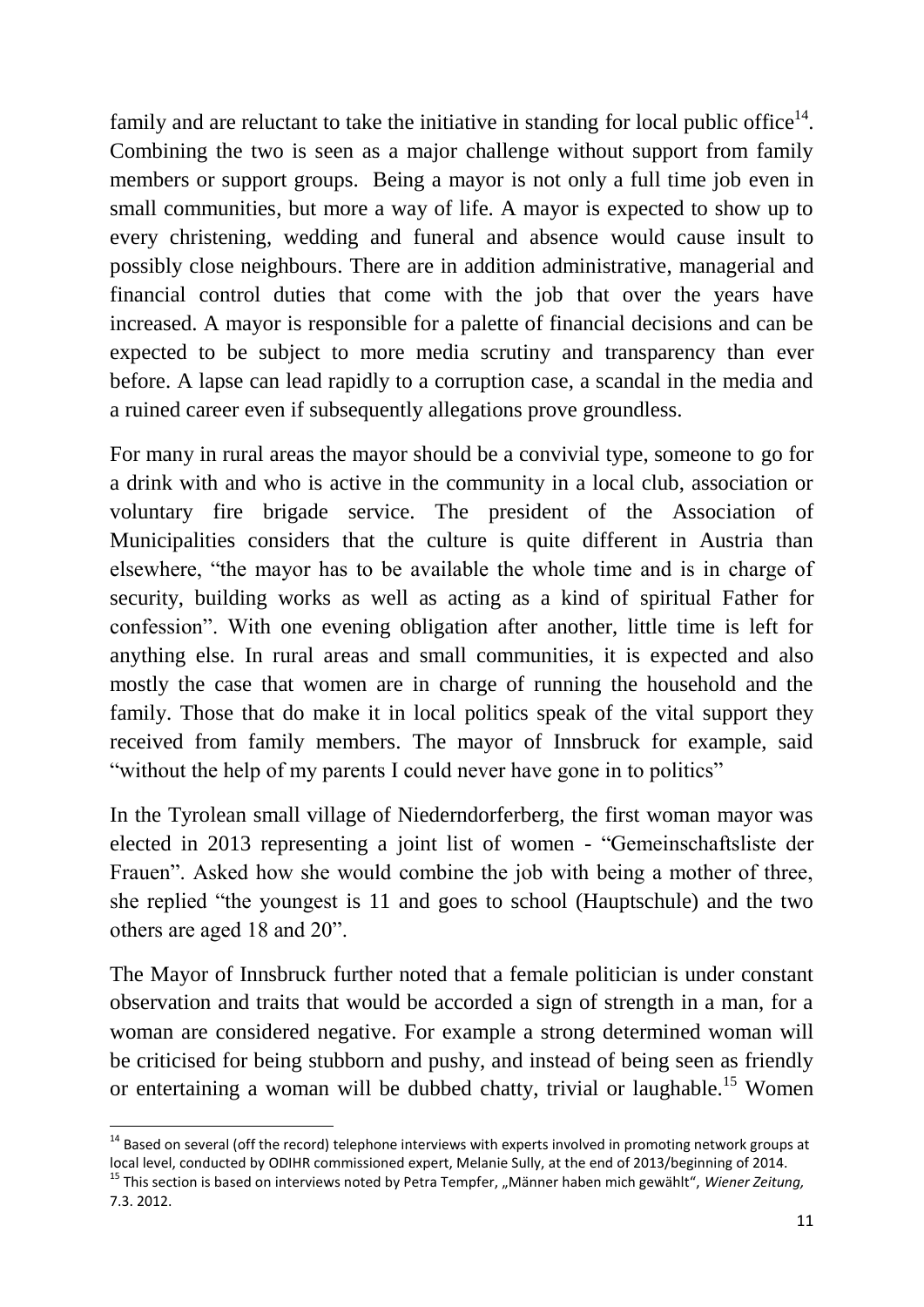also complain that their competence, eg on economics would often be questioned by men trying to put them down. An insistence on recognition of qualifications proves a forbidding hurdle in a predominantly male environment at a small local meeting.<sup>16</sup>

A former mayor of Eisenstadt, the capital of Burgenland also mentioned in an interview the difficulties of combining family with politics. When she entered politics, her son was already ten years old, but many women, in her opinion, prefer to concentrate on the family. Generally, the former mayor believes that women seem to be less inclined on planning a career in politics than their male colleagues, but decide more spontaneously when asked first, rather than taking the initiative. Also, the foundation for a political career as mayor is very often forged between the ages of 30 and 40 within a party structure, an age when many women will give priority to the family.

#### *Party Rules and Quotas*

Experts note that internal party quotas at local level count for little, not to mention so-called "modern" ideas of gender balance<sup>17</sup>. Most of the main Austrian parties have some kind of internal quota provision for the candidate lists, apart from the FPÖ. The SPÖ and Greens have introduced "zipping" for the lists, but only the Greens have this at all levels for elections. Whilst the SPÖ has zipping for the party lists in its statute since 2010, it is not always carried out consistently in practice, especially at local level and some behind the scenes bargaining goes on beyond the formal drawing up of the lists. The FPÖ rejects quotas in principle. None of the parties has a quota for "newcomers", as adopted by the Greens in Berlin to ensure a certain number of new candidates.<sup>18</sup> In larger towns, eg Wiener Neustadt, parties will consider a gender balance, candidates with migration background as well as a representative geographical or generation balance<sup>19</sup>. Aside from how the lists are constituted, it often transpires at local level that women themselves ask to be ranked lower down. Local politics is seen as too time consuming and a high ranking position could bring

1

 $^{16}$  B. Blaha/O. Zwickelsdorfer, "Geschlechter-Quoten in Wahlsystemen", Grüne Werkstattschriften, 4/2013. <sup>17</sup> Interviews with local politicians as well as experts in the main parties, conducted by ODIHR commissioned expert, Melanie Sully, at the end of 2013/beginning of 2014.

<sup>&</sup>lt;sup>18</sup> Thanks is due to Barbara Hofmann of the Renner Institute, Vienna; information also in B. Blaha/S. Kuba "Das Ende der Krawattenpflicht", Vienna 2012. See also Iris Bonavida, "Die verschlungenen Wege ins Parlament", Die Presse, 17.8. 2013.

<sup>&</sup>lt;sup>19</sup> Information from the Mayor of Wiener Neustadt.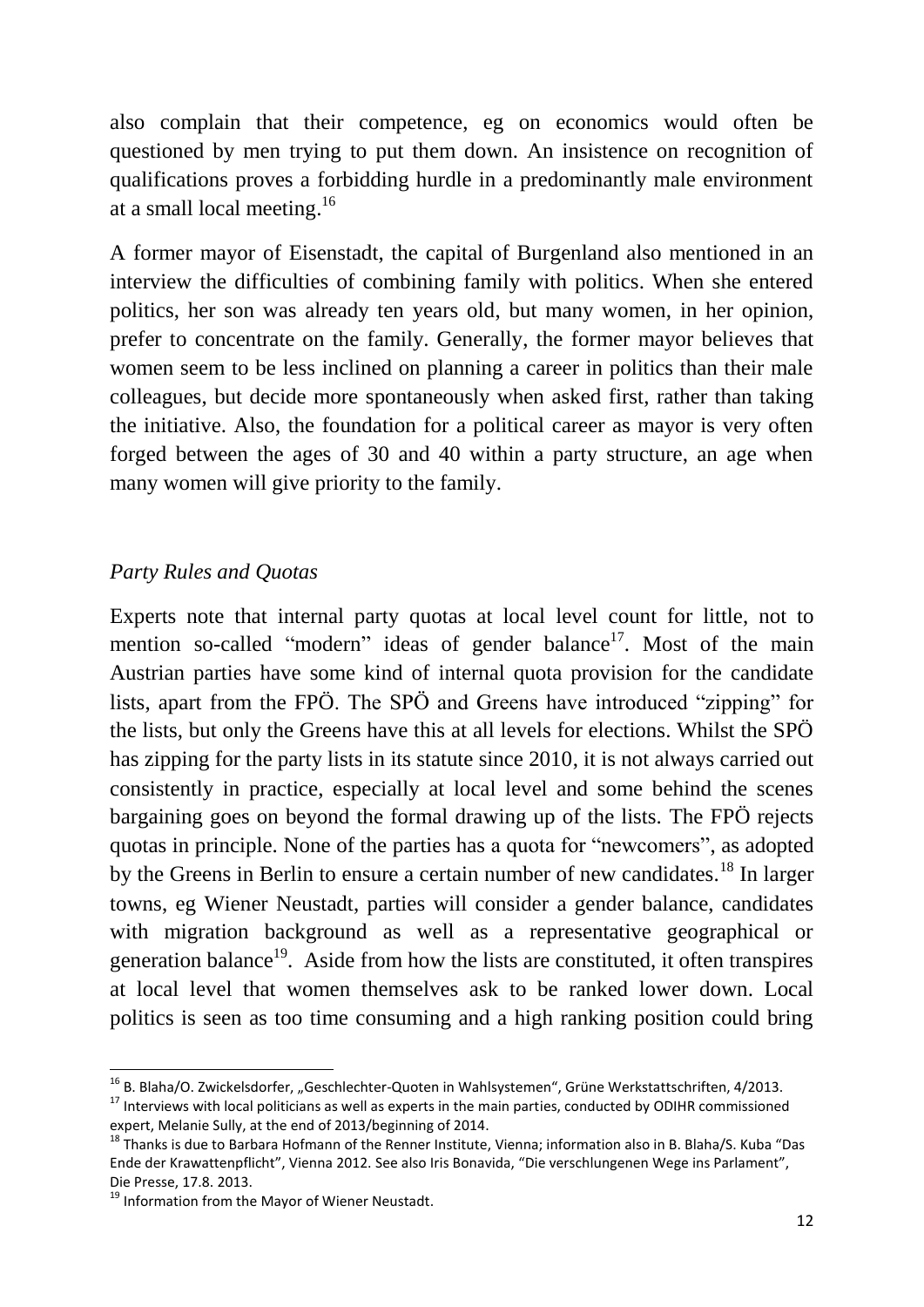with it the "risk" of standing as mayor.<sup>20</sup> A report on one of the main regions in Vorarlberg with 24 towns showed that in most there was only one list and "finding candidates is done by the most powerful in the village".<sup>21</sup>

### *Capacity Development*

In 2007, the first network of women mayors was founded in Salzburg with the aim of increasing female participation at local level. It was supported by the Association of Municipalities which then stated, it aimed for 10% women mayors in the "coming years".<sup>22</sup> Although this has not materialised, women are now better integrated into a network that they value for exchanging ideas with colleagues. Regular workshops and annual meetings are held of the women mayor network. Party politics takes a back seat in the project, which seeks to mutually support female mayors throughout the country. The network organises courses dealing with problems that could crop up in daily political life, the media and politics, how to manage emotional topics, sickness in the family and generally combine job and family<sup>23</sup>. Courses are offered for local politicians on time management, local budgets, and support for stress management. Today a mayor can be expected to deal with a higher stress threshold than before. Also they will be held responsible for the failings of national politicians or policies. The training courses also include how to deal with threats or abuse that a mayor may encounter while in office. The Association of Municipalities supports the network although the administration is undertaken by the mayors themselves and there is no autonomous structure. Mayors applaud this scheme and in eg Tyrol report that the network has been a success.

In addition to this national network, the individual federal states also now have their own webportals with comprehensive information for women covering not only political participation but gender issues, the family and work environment. The women's network in Vorarlberg for example was founded in 2000 and has a department in the Vorarlberg state government. There are special courses including "Fit for Politics", support lines, newsletters and experts on hand throughout the state to advise and encourage women in careers and regional or communal politics. In Tyrol similarly a women's department in the state

<sup>&</sup>lt;sup>20</sup> Discussions by ODIHR commissioned expert, Melanie Sully, with local and regional politicians.

<sup>21</sup> Jutta Berger, "Diskussion über Kandidatenfindung im Bregenzerwald", *DieStandard*, 10.3. 2010.

<sup>22</sup> "Gemeindebund will mehr Bürgermeisterinnen", *DieStandard,* 30.8. 2007.

<sup>&</sup>lt;sup>23</sup> See Camilla Kleinsasser, "Zereißprobe zwischen Amt und Familie, *Kleine Zeitung*, 16.8. 2013.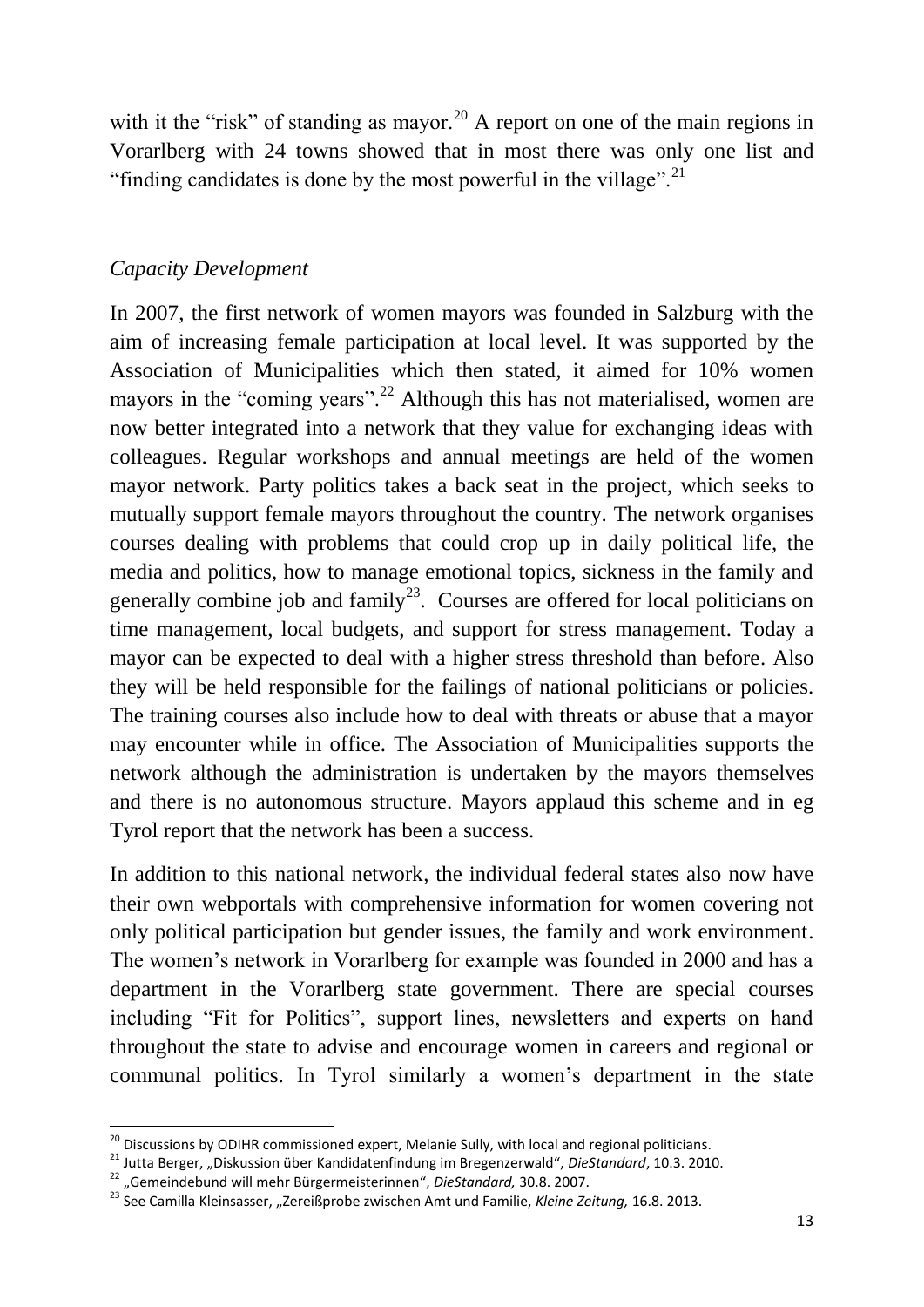government is active in organising mentoring programmes, courses in public speaking, local budgetary issues and the law and other practical and relevant topics for communal politics and management.

Pay for a mayor varies from state to state and depending on the size of the town. This can range from under 2000 Euros a month in a village with less than 500 inhabitants in Burgenland or Styria to around 7000 to 8000 Euros in a town with over 20,000 people in Lower Austria or Upper Austria<sup>24</sup>. The job of a mayor in a small town is not seen as especially rewarding, considering the time it necessarily involves. About 80% of mayors, according to the Association of Municipalities, have a civilian job and therefore will be working around 70 hours a week or more.

Numbers of women councillors are estimated to make up on average just over 20% of the total, in comparison with 14% in 1999. Studies show for example that in Burgenland there was an increase from around 10% in 1992 to just under 20% in 2011; in Vorarlberg in 1991 there were just 9% female councillors which has increased steadily (13% in 1995, 17% in 2000, 20% just over since 2005).

Data for 2011 shows for Styria around 23%, and Salzburg 18%, with Tyrol at 16.5%, and there were less than 20% female councillors in Carinthia.<sup>25</sup> Local councillors too have increased their networking by forming cross-party mentoring projects.

### **V. Power at Land Level (apart from Vienna)**

**.** 

In addition to the points above, the following serves as a brief overview of the individual states in Austria. It does not aim to be comprehensive, but show in addition to statistics the power distribution in terms of portfolios in government and a selection of other important, leading posts.

1. In *Burgenland,* two of the seven members of government are women (one SPÖ, one ÖVP) (28.6%) responsible for women, the family, youth, consumer

<sup>&</sup>lt;sup>24</sup> Thanks to Marion Breitschopf of Meine Abgeordneten [\(http://www.meineabgeordneten.at\)](http://www.meineabgeordneten.at/) for pay scales for 2013.

<sup>&</sup>lt;sup>25</sup> See Association for Municipalities, and Doris Damyanovic, research on Burgenland, 2011 and V. Lehner, Politische Partizipation von Frauen auf kommunaler Ebene, 2007. Also "Frauen/ die Kommunalpolitik", EuroKommunal, August, 2010; Bericht zu "Gender Budgeting". Frauenreferat Vorarlberg, 2012.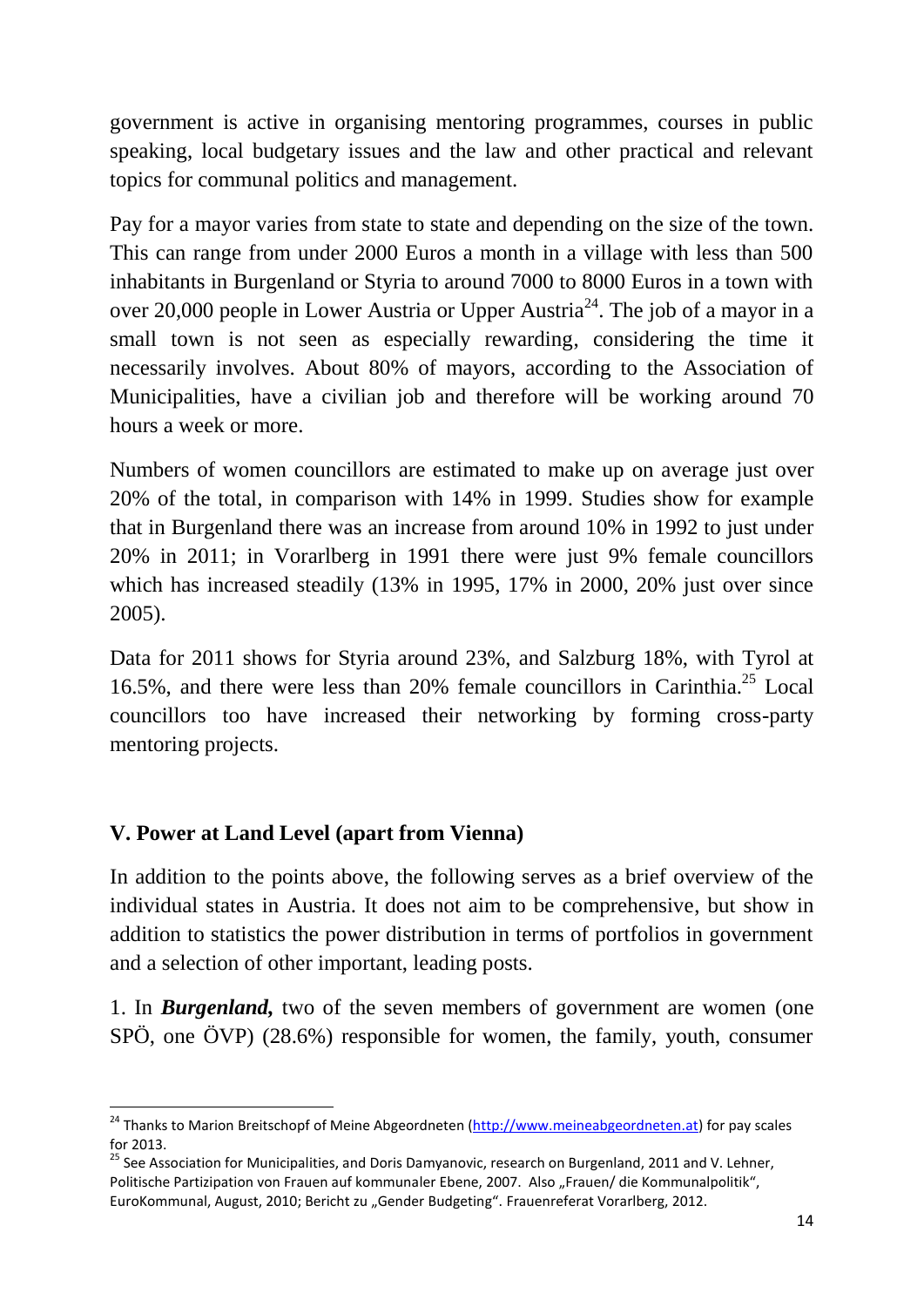protection and the environment and water, sanitation, tourism, schools, kindergärten. Burgenland has had a male governor since the war.

All chairs of the Landtag since the war have been male and currently there are two deputies also male. Women chair three committees of eleven, dealing with responsibility for social affairs (SPÖ), the environment (SPÖ) and economics (ÖVP). The Burgenland court of audit is also run by a man.

2. In *Carinthia,* the government consists of two women out of seven (28.6%). The governor is male with a female deputy in charge of social affairs, health, women, youth and senior citizens. Another woman, also deputy, has the finance and housing agenda. As for the nine committees, one is chaired by a woman on social, health, family, women issues and another on financial oversight.

The chair of the Landtag is male as also are the deputies. The head of the state court of audit is male.

There are regular reports on women in the administration, politics, business and economics, which also highlight the rather large gender gap in the state.<sup>26</sup>

3. In *Lower Austria,* the government consists of nine members, including the male governor with four women with responsibilities for consumer protection, economics, tourism, social and family affairs, building law and rights as well as asylum.

There are 13 committees, of which four are chaired by women, covering education, health, environment, and economic and financial matters.

The chair of the Landtag is male as are also the two deputies. The Lower Austrian state audit authority is headed by a woman.

4. In *Upper Austria,* the chair of the Landtag is male as also is the head of the state court of audit. Whereas Upper Austria has a relatively high percentage of women deputies in the Landtag, it is not matched by high gender representation in the state government. There are nine members of the government (just over 11%) with one woman (ÖVP) responsible for family, youth and school policies. According to the information office of the state government on 23 January 2014, a woman should replace a male member (social and youth affairs) bringing the figure to 22.2%.

**<sup>.</sup>** <sup>26</sup> Carinthia Frauenreferat, Berichte.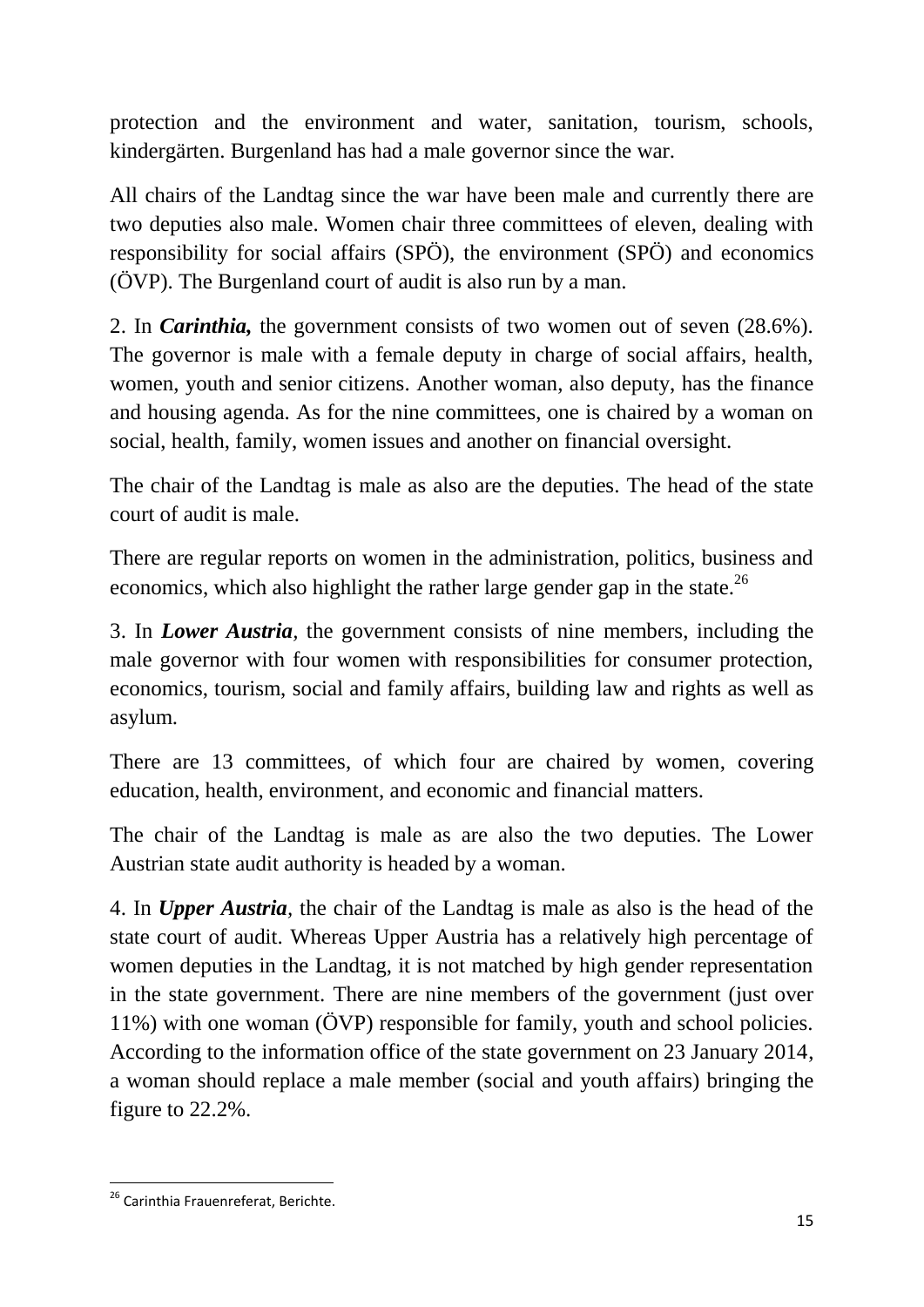There are 16 committees in the Landtag and women chair five, covering constitutional matters, environment, women, EU affairs, and petitions.

Since 2010, Upper Austria has produced a Report on Women, including political participation as well as social and economic indicators. The first report highlighted the underrepresentation of women in politics and in the capital Linz showed that, whilst women chaired a third of committees, they were primarily typical "female" ones such as family, youth, and women's issues. It stressed the importance of increasing numbers of women in politics referring to the problems associated with isolation in a male dominated committee or group. Whilst working together with male colleagues could help, the report mentioned the problem of men who sought in this way to increase their own profile, without any genuine interest in promoting female participation.

5. In *Salzburg,* two of the seven members of government are women (28.6%), one of whom is a deputy governor. Amongst other matters, the women in government are responsible for the environment (Green), child care, youth, family and women (Green). As for committee chairs, three women out of ten are to be found for those concerned with infrastructure and transport as well as social and health affairs and petitions. Committees on finance, constitutional issues, economics, Europe and foreign affairs have male chairpersons.

The chair of the Landtag is female (ÖVP). The state court of audit is led by a man. Since the war, there was one female governor from the SPÖ in 2004-2013.

Salzburg City too produces a regular report on women in the city, which has over 52% women in the population. It shows that the number of female councillors has increased from 13% in 1977 to around 40% at present<sup>27</sup>.

6. In *Styria,* there have been seven state governors since 1945, one of whom was a woman from the ÖVP in 1996-2005. The current government has nine members, including two women (22.2%), one from the ÖVP and the other from the SPÖ. They are responsible for health care, women, science and research, and finance.

The chair of the Landtag is male (ÖVP) and of the 16 committees, three are chaired by women covering health, administration, economy and tourism.

The head of the Styrian court of audit is a woman.

<sup>1</sup> <sup>27</sup> See also "Politik für 52,8 Prozent", http://www.stadtsalzburg.at/pdf/frauenbericht\_der\_stadt\_salzburg\_2013.pdf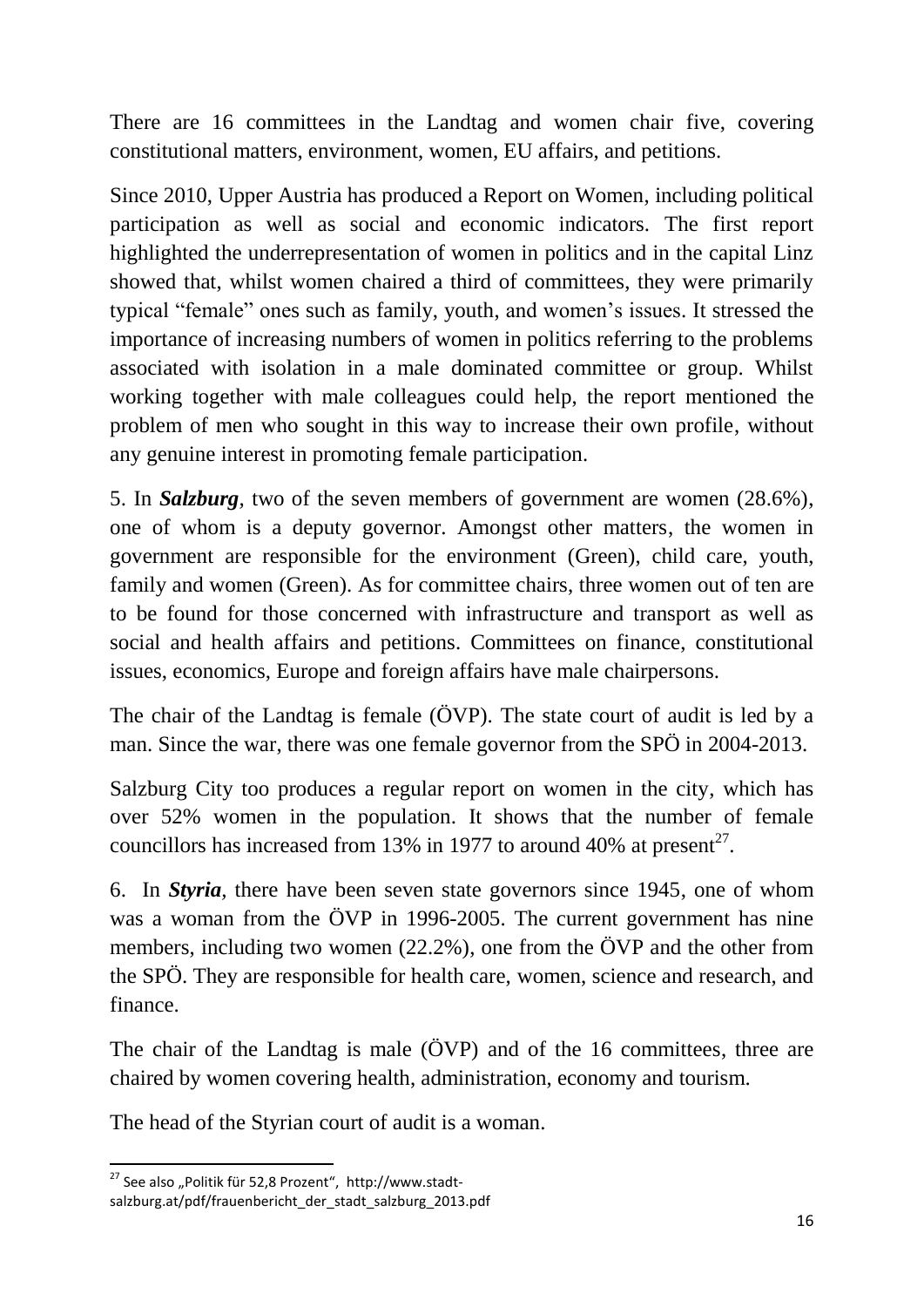7. In *Tyrol,* all nine governors since the war have been male. The current government has gender parity. Of the eight government members there are six from the ÖVP with two women and two Greens both female. There are two deputy governors, one of them a female from the Green party. Women are responsible for the environment, social, youth, women, education, family, senior citizens, and industrial affairs.

The chair of the Landtag is male, assisted by two male deputies. The Court Auditor of Tyrol is also male.

8. In *Vorarlberg,* the westernmost federal state, a woman has held the chair of the Landtag (ÖVP) since 2009, responsible for procedural matters (akin to the job of a Speaker), order in the chamber. Since 1945, there have been ten chairpersons of the Landtag (the incumbent and her predecessor both female).

The Landtag elects the federal state auditor currently held by a man, with a female as deputy.

Female members of the state government have increased since 2000 (14.3%) with a jump in 2009 to  $28.6\%$ <sup>28</sup>. Since 1945, there have been five governors, all male.

In the Landtag government, two of the seven posts (28.6%) are held by women (both ÖVP). They are responsible for family, women, children, youth, senior citizens, education, kindergarten and sport matters. Of the 14 committees four are chaired by women covering social affairs, environment, finance, European affairs and emergencies.

# **VI. Politics, Media and Women**

Women face a number of hurdles in politics in general which at local and regional level seem complicated by the endemic political culture. Many note also at national level that attention is paid to appearance rather than the content of speeches. Yet it must be said that today's media consumer age concentrates on external appearance at the expense of a politician's message. Much in the press for example will be made of a man who prefers a bow tie to a conventional tie, or the pattern of the tie may arouse interest in a parliamentary speech and an open neck shirt also will be described in detail. Emotions of politicians are

**<sup>.</sup>** <sup>28</sup> Bericht, Frauenreferat, Vorarlberg, 2012.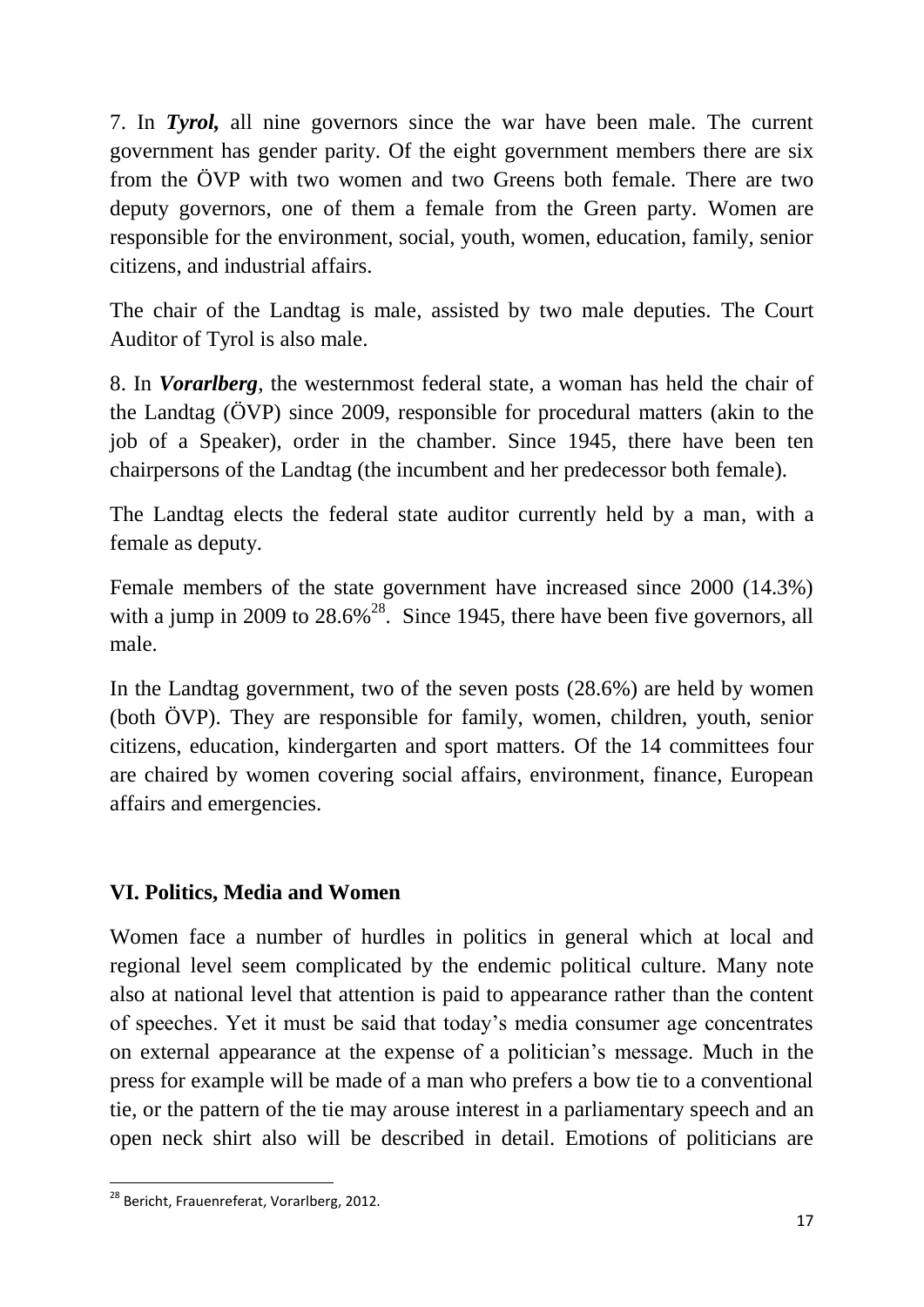extensively documented, but the media has covered cases of men as well as women politicians breaking out in tears when leaving office or confronted with problems. Politicians in general can be expected to come under more media attention at a time of duress. Experts note that the media landscape in Austria is largely dominated by a few mass "boulevard" papers, with little quality press, as compared with for example the UK, Germany or Switzerland<sup>29</sup>. Furthermore, although there are many women journalists in Austria, there are few at the top in positions as editors. A gender balance between interviewees, whether print, radio or television, could be more consciously addressed to assess to what extent male and female experts and politicians are likely to be quoted or invited for opinion<sup>30</sup>. A UK study covering ten advanced democracies found that there is a wide gender gap in political knowledge. The reasons given were that news coverage is heavily weighted toward male sources and that overall women are only interviewed or cited in 30% of TV news stories. The study concluded that such under-representation of women in news media may discourage women from political participation and "even prevent women from engaging as citizens in a democratic society".<sup>31</sup> The study further revealed that in all the countries researched, female sources tended to appear in soft news topics, such as family, lifestyle and culture. The research did not include Austria, but such work could raise awareness on women, politics and portrayal in the media and could influence political participation.

The image of a modern politician, tough as steel and with the constitution of an elephant has conditioned the way parliamentarians at all levels are seen. Austria still has a long way to go in accepting a kind of "normalcy" for the work of politicians. There have been cases where politicians covered up serious illnesses to maintain this image of a tough politician, while a recent change shows a few politicians brave enough to talk openly about ill health and stress.

Not just the image of the individual politician affects women's participation in politics in Austria, but the generally poor image of politics as a job. An emphasis on confrontation rather than working together puts many women off going into politics, according to a former chairwoman of the Landtag in Vorarlberg. Often, as in her case, support comes from a family already long

<sup>&</sup>lt;sup>29</sup> See T. Steinmauer, "Medien und Politik", Forum für Politische Bildung", 2012, pp.9-10. The popular "Kronen Zeitung" dominates the market with almost 40% of all readership in Austria. Quality papers reach less than 10% of the market.

<sup>&</sup>lt;sup>30</sup> Information supplied by Ulrike Weish, University of Vienna.

<sup>&</sup>lt;sup>31</sup> Prof Kaori Hayashi, Economic and Social Research Council, "Media System, Political Context and Informed Citizenship", London, 2013. Among the countries covered were Australia, Canada, Italy, Norway and the UK.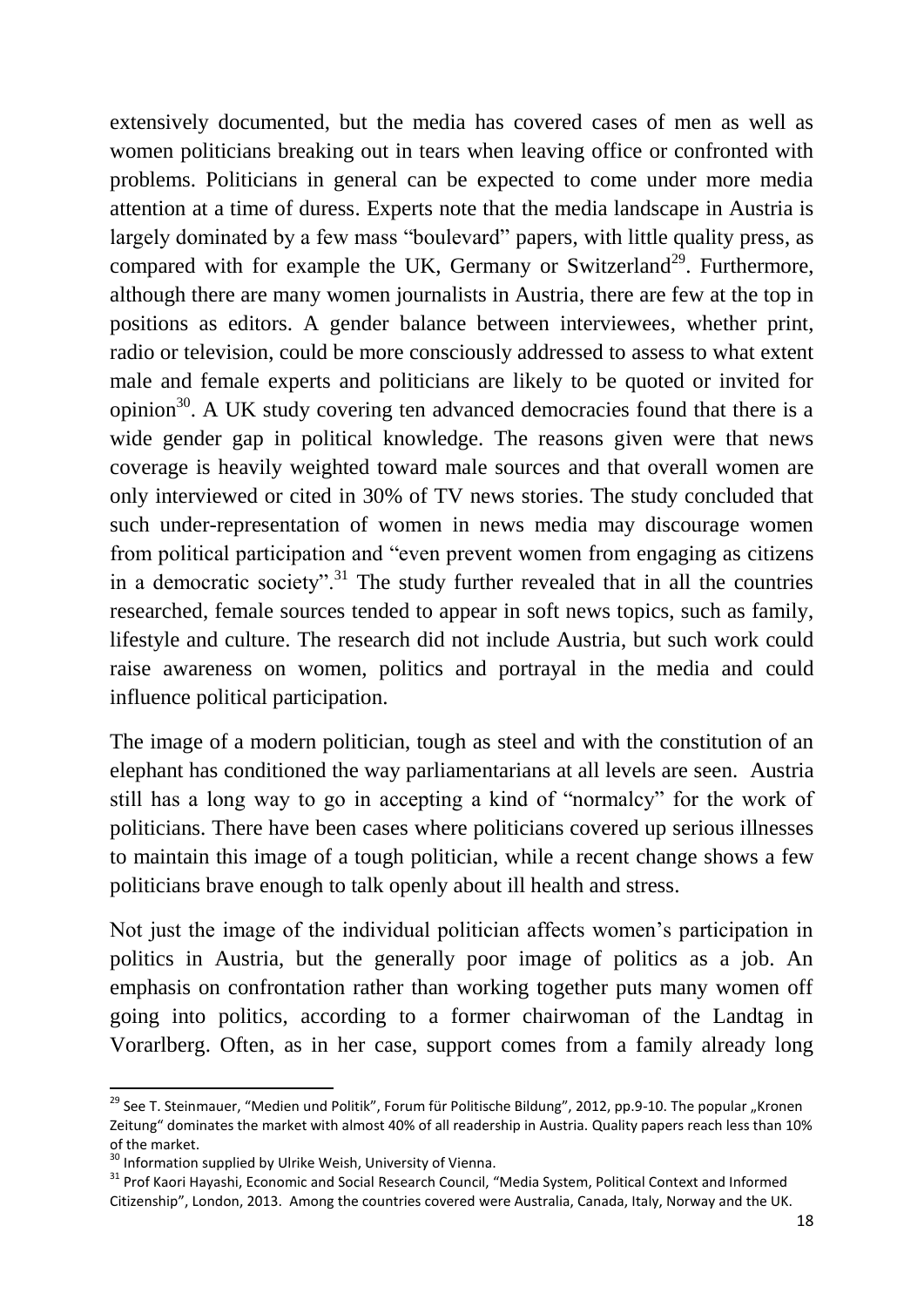engaged in politics. Despite the negative image of politics, many of those interviewed for this short study thought that the local mayor was a person held in some respect and enjoyed certain prestige and power within the community. However, he or she is "on view" the whole time and can expect little privacy; whether going shopping or about town, they will often be approached with a question or problem. In small towns, their private address is known, the family and almost every movement.<sup>32</sup>

### **VII. Conclusion**

**.** 

Gender and politics is a topic which receives attention in Austria, but still many question why there should be such a concentration on women's participation. There are after all many other groups underrepresented in politics, as the recent parliament elected at national level demonstrates. However, women form the majority of the population in Austria, and whilst parliaments may not have to be a true mirror image of society, the local gender gap is particularly glaring. The reports of women in politics come with a predictable ritualism every year before women's day or after elections, while a presentation of the statistics slightly up or down acquires short term media interest, but glosses over the underlying problems. At communal level in Austria, there is a dramatic gender gap which can be and is being reduced by women's networks. Here, the aim for a "critical mass" is an important one since with increased female presence and support, the feeling of being alone is reduced; critical mass is turned into critical action, in order to exercise critical power. At regional level, the problem is more to consolidate in cases where the critical mass of 30% has already been achieved, for example in the state parliaments. In addition, the "power mass", to ensure that women are not stereotyped with responsibility in politics as at home with family issues, children and looking after the elderly, is a vital factor. Although these tasks are important in themselves, the high power positions and appointments in finance and economics should also be within the realistic reach of a woman politician.

Many initiatives at local level, such as networks, have proved their worth in boosting the morale of women considering politics. Increased work in this area, focussed on media, knowledge networks, mentoring programmes, skills and

 $32$  Based on (off the record) interviews with women politicians, conducted by ODIHR commissioned expert, Melanie Sully, at the end of 2013/beginning of 2014.